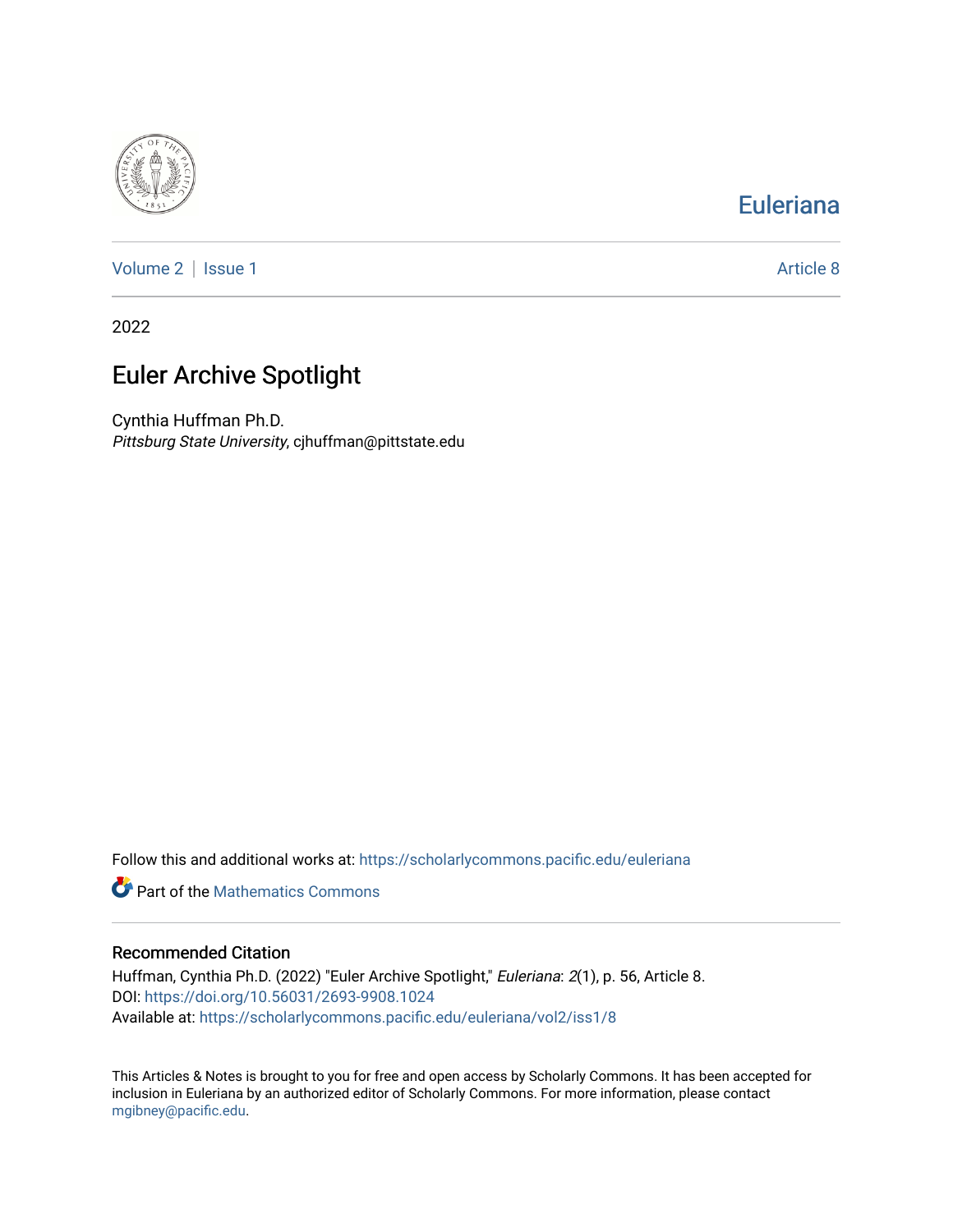### **Euler Archive Spotlight**

Cynthia Huffman Pittsburg State University cjhuffman@pittstate.edu

In this issue, we highlight the Basel Problem in the Euler Archive. This important problem brought Euler's mathematical prowess into the limelight. Specifically, the Basel Problem was to find the exact sum of the infinite series of reciprocals of the squares of positive integers, namely

$$
1 + \frac{1}{4} + \frac{1}{9} + \frac{1}{16} + \frac{1}{25} + \frac{1}{36} + \cdots
$$

Mentioned by Pietro Mengoli in the mid-17<sup>th</sup> century, the problem was popularized by Jakob Bernoulli, who was unable to find a closed form, but did show that the series converged to a sum which was less than 2. In "Tractatus de seriebus infinitis", published in 1689 in Basel, Bernoulli wrote, "If anyone finds and communicates to us that which thus far has eluded our efforts, great will be our gratitude." (Translation by Sandifer [2, p. 157].) The best mathematicians of the day, including the Bernoulli brothers, Leibniz, de Moivre, and others, accepted the challenge, but all were unsuccessful. A young Euler achieved immediate fame in the mathematical world by proving the series converges to  $\pi^2/6$ .

Before solving the Basel Problem, Euler approximated the series to six decimal places in 1730. Below in Figure 1 is Euler's approximation of the series from Section 22 of  $E20$ "De summatione innumerabilium progressionum" ("The summation of an innumerable progression")*,* which was published in 1738. The Euler Archive contains a German translation of E20, but at this time, there is no English translation.

480453; ergo fumma feriei  $1 + \frac{1}{4} + \frac{1}{9} + \frac{1}{16} + \frac{1}{9}$ etc. eft  $r = 1$ ,  $644934$ ,  $q. p.$  Si quis autem huius

**Figure 1** *Euler's six decimal place approximation of the infinite series of the reciprocals of squares from Section 22 of E20.*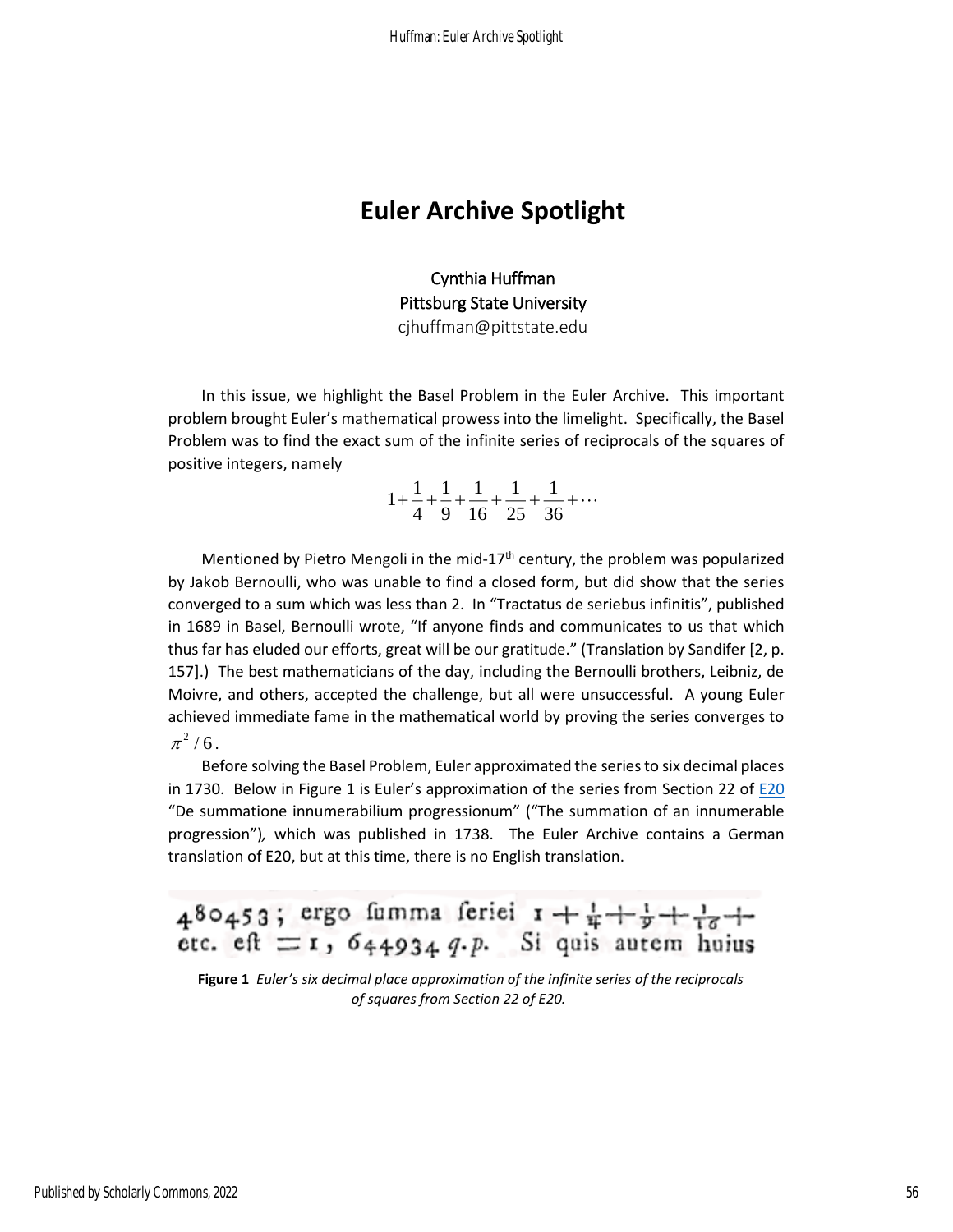Then, in 1734, Euler announced he had solved the Basel Problem, demonstrating to the mathematical world his brilliance and amazing ability. Euler's solution was published in 1740 as "De summis serierum reciprocarum" ( $E$ 41). Figure 2 below is from an English translation, "On the sums of series of reciprocals"*,* by Jordan Bell, which is available in the Euler Archive. This clip shows Euler's announcement of not only solution of the Basel Problem, but also, more general results, namely the sum of a series of reciprocals of even powers of the positive integers. It is interesting to note that Euler is not yet using  $\pi$  to denote the ratio of the circumference of a circle to its diameter.

§2. I have recently found, quite unexpectedly, an elegant expression for the sum of this series  $1 + \frac{1}{4} + \frac{1}{9} + \frac{1}{16} +$  etc., which depends on the quadrature of the circle, so that if the true sum of this series is obtained, from it at once the quadrature of the circle follows. Namely, I have found for six times the sum of this series to be equal to the square of the perimeter of a circle whose diameter is 1; or by putting the sum of this series  $= s$ , then  $\sqrt{6s}$  will hold to 1 the ratio of the perimeter to the diameter. Indeed I recently showed for the sum of this series to be approximately 1,644934066842264364; multiplying this number by six, and then taking the square root, the very same number  $3,141592653589793238$  is found which expresses the perimeter of a circle whose diameter is 1. Following again the same steps by which I had arrived at this sum, I have discovered that the sum of the series  $1+\frac{1}{16}+\frac{1}{81}+\frac{1}{256}+\frac{1}{625}$  + etc. also depends on the quadrature of the circle. Namely, the sum of this multiplied by 90 gives the biquadrate of the perimeter of a circle whose diameter is 1. And by similar reasoning I have likewise been able to determine the sums of the subsequent series in which the exponents are even numbers.

### **Figure 2** *Euler's announcement of a solution to the Basel Problem and more general results from an English translation of E41.*

Euler included three solutions to the Basel Problem in  $E41$ , along with generalizations, and approximations to  $\pi$  . There were criticisms of his use of an infinite product that he claimed was equal to  $(\sin x)/x$ . Euler attempted to address these concerns in "De seriebus quibusdam considerations" ("Considerations on certain series", [E130,](https://scholarlycommons.pacific.edu/euler-works/130/) written in 1739 but not published until 1750, no English translation available yet in the Euler Archive) and "De summis serierum reciprocarum ex potestatibus numerorum naturalium ortarum dissertatio altera, in qua eaedem summationes ex fonte maxime diverso derivantur" ("On sums of series of reciprocals from powers of natural numbers from another discussion, in which the sums are derived principally from another source", [E61,](https://scholarlycommons.pacific.edu/euler-works/61/) published in 1743, German translation available in the Euler Archive). Then Euler presented a fourth solution to the Basel Problem i[n E63,](https://scholarlycommons.pacific.edu/euler-works/63/) also published in 1743, in French,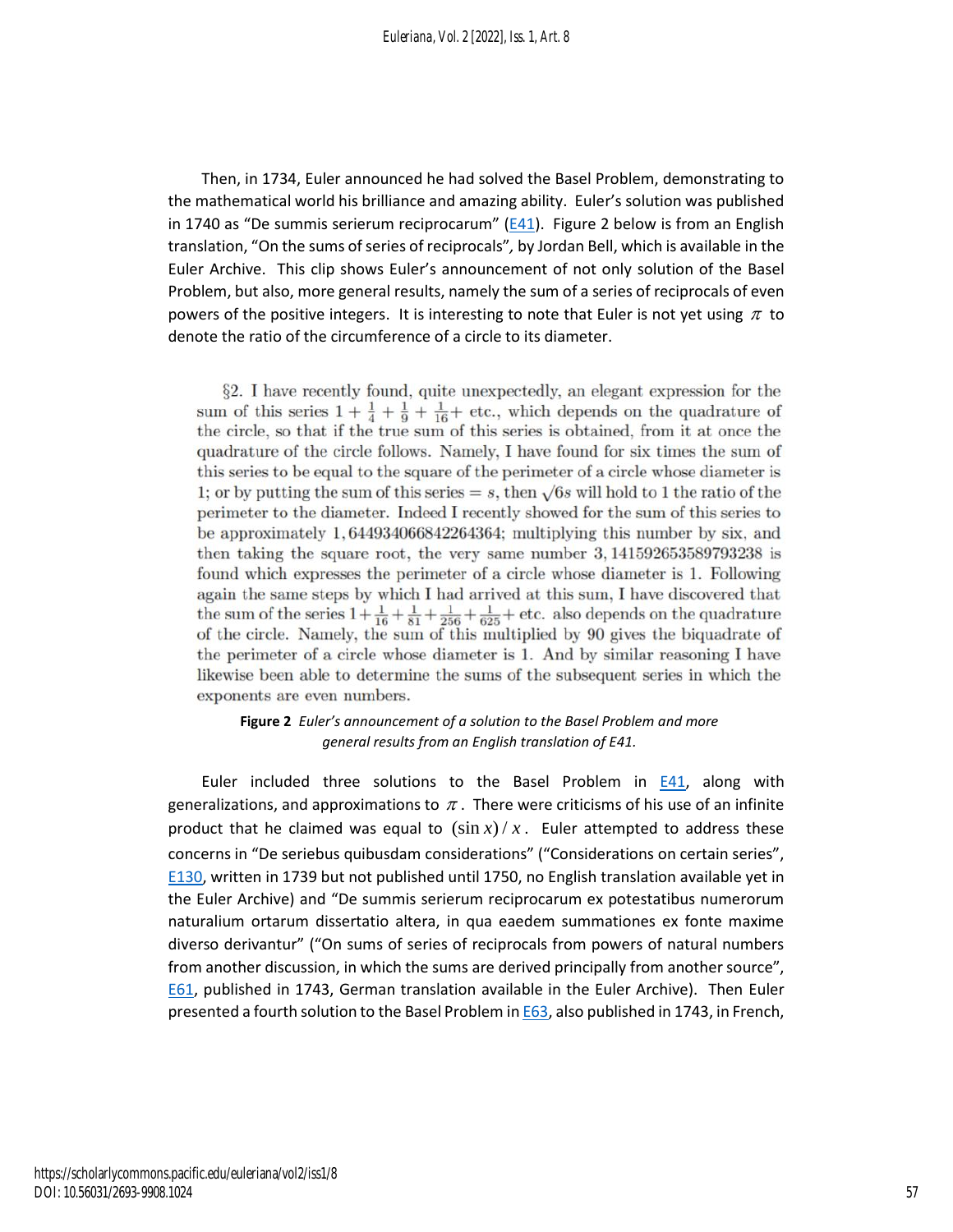"Demonstration de la somme de cette suite  $1 + 1/4 + 1/9 + 1/16 + ...$ " ("Demonstration of the sum of the series  $1 + 1/4 + 1/9 + 1/16 + ...$ "). Figure 3 is the beginning o[f E63.](https://www.google.com/books/edition/Journal_litt%C3%A9raire_d_Allemagne_de_Suiss/yGIEAAAAQAAJ?hl=en&gbpv=1&dq=%22Journal%20litteraire%20d%27Allemagne%22&pg=PA115&printsec=frontcover)

Solving the challenge of the Basel Problem brought Euler to the attention of top European mathematicians at the beginning of his illustrious career. To read more about Euler and his solutions to the Basel Problem see [1] and [3], visit the Euler Archive to read about the Basel Problem in Euler's own words, and if you're up to the challenge, translate one or more of the articles ( $E20$ ,  $E130$ ,  $E61$ ,  $E63$ ) into English for the Euler Archive to make them readable for a wider audience.

**ARTICLE XIIL DEMONSTRATION** De la fomme de cette Suite. 24 36 A méthode que j'ai donnée dans les Commentaires de l'Académie de Petersbourg ; pour trouver la fomme de cette fuite, lorfque l'exposant n eft un nombre pair T  $- + \alpha$ .  $2^n$   $3^n$   $4^n$   $5^n$  6<sup>6</sup><br>
a quelque chofe d'extraordinaire,<br>
parce qu'elle eft tirée d'un principe,<br>
dont on n'a pas encore fait beaucoup<br>
d'ufage dans les recherches de cette<br>
nature. Elle eft cependant auffi fure<br>
de au 20  $3<sup>n</sup>$  $4^{\overline{n}}$  $5<sup>m</sup>$ **GN** H<sub>2</sub>  $ce$ 

**Figure 3** *The beginning of E63 in which Euler presented his fourth solution of the Basel Problem.*

#### **References**

[1] Dunham, William (1999), *Euler: The Master of Us All*, Washington, D.C.: Mathematical Association of America.